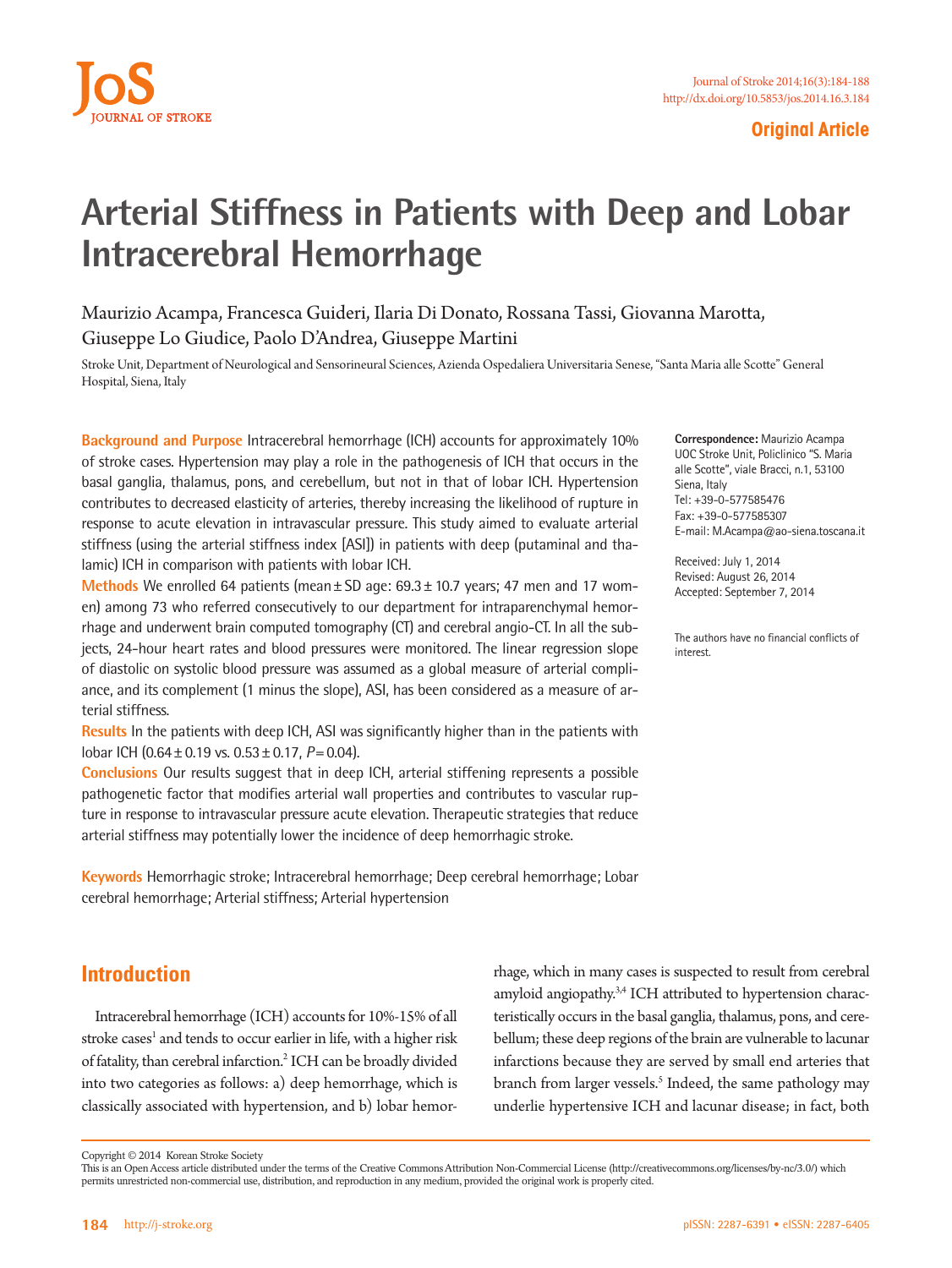types of lesions may be found simultaneously in the same patient.<sup>5</sup> A broad consensus suggests that hypertension is the most important risk factor of ICH, and several studies have suggested an association between vascular stiffening and hypertension.<sup>6</sup> Arterial stiffness predicts the incidence of cardiovascular complications over and beyond traditional risk factors, $^7$  representing an independent risk factor of symptomatic stroke. Arterial stiffening seemed to be associated with the presence of lacunar infarcts.<sup>8</sup> A recent study<sup>9</sup> showed higher arterial stiffness index (ASI) values in patients with acute ischemic stroke, particularly those with the lacunar subtype. Arterial stiffening represents the result of many disease states such as hypertension, diabetes, atherosclerosis, hypercholesterolemia, and chronic renal failure.<sup>10</sup>

The aim of our study was to evaluate arterial stiffening (measured using the ASI) and metabolic parameters (high-sensitivity C-reactive protein level, HbA1c percentage, serum total-cholesterol level, and low-density lipoprotein [LDL] and high-density lipoprotein [HDL] cholesterol levels) in patients with deep (putaminal and thalamic) ICH in comparison with patients with lobar ICH and, eventually, to suggest a possible role for such parameters in the pathogenesis of deep ICH.

### **Methods**

Seventy-three patients, who were referred consecutively to our department for primary ICH, underwent brain computed tomography (CT) and cerebral angio-CT. The presence of arteriovenous malformation, aneurysm, neoplasia, cavernous angioma, or coagulopathy were exclusion criteria. Sixty-four patients were enrolled in the study (Table 1), whereas 9 patients (mean  $\pm$  SD age, 70  $\pm$  11 years; 5 men and 4 women) with lobar hemorrhage were excluded from this study because of secondary causes of ICH (arteriovenous malformations in 2 patients, cavernous angioma in 1 patient, arterial aneurysms in 2 patients, and cerebral venous thrombosis in 4 patients).

A 24-hour heart rate (HR) and blood pressure (BP) monitoring was conducted for all the subjects. In all the patients, highsensitivity C-reactive protein (hsCRP) level, HbA1c percentage, serum total-cholesterol level, and LDL- and HDL-cholesterol levels were measured. Informed consent was obtained from each patient before participating in the study. The study protocol conforms to the ethical guidelines of the 1975 Declaration of Helsinki.

#### Arterial stiffness index

BP monitoring was performed using validated oscillometric devices (Bedside Monitor Life Scope I BSM-2303K, International Division, Nihon Kohden Corp., Tokyo, Japan), during

**Table 1.** Hemodynamic and metabolic parameters in the patients with deep and lobar intracerebral hemorrhage

|                           | Deep $ICH(n=45)$                             | Lobar $ICH(n=19)$                         | P    |
|---------------------------|----------------------------------------------|-------------------------------------------|------|
| Age (years)               | $67.8 \pm 10.8$<br>$(70 [61 - 75])$          | $72.8 + 9.8$<br>$(75 [68-79])$            | 0.10 |
| Sex (female:male)         | 10:35                                        | 8:11                                      | 0.13 |
| SBP (mmHg)                | $141 \pm 16$                                 | $138 + 12$                                | 0.43 |
| DBP (mmHq)                | $75 + 11$                                    | $73 + 10$                                 | 0.45 |
| MBP (mmHg)                | $96 + 11$                                    | $95 + 10$                                 | 0.95 |
| PP(mmHq)                  | $65 \pm 15$                                  | $65 \pm 11$                               | 0.96 |
| HR (beats/min)            | $71 + 12$                                    | $74 + 12$                                 | 0.51 |
| Total cholesterol (mg/dL) | $193 \pm 42$                                 | $187 + 38$                                | 0.62 |
| HDL-cholesterol (mg/dL)   | $50 + 15$                                    | $56 + 19$                                 | 0.32 |
| LDL-cholesterol (mg/dL)   | $119 \pm 34$                                 | $113 \pm 33$                              | 0.48 |
| HbA1c (%)                 | $5.9 + 0.4$                                  | $5.7 \pm 0.6$                             | 0.24 |
| $RCP$ (mg/dL)             | $1.38 + 2.0$<br>$(0.6 [0.29-1.25])$          | $1.80 \pm 2.8$<br>$(0.93 [0.35 - 2.17])$  | 0.37 |
| ASI                       | $0.64 \pm 0.19$<br>$(0.68 \, [0.49 - 0.77])$ | $0.53 \pm 0.17$<br>$(0.59 [0.51 - 0.63])$ | 0.04 |
| Hypertension              | 39/45                                        | 15/19                                     | 0.46 |
| <b>Diabetes</b>           | 16/45                                        | 4/19                                      | 0.37 |
| Smoking                   | 25/45                                        | 7/19                                      | 0.27 |

The data are expressed as mean $\pm$  SD. Those in the brackets are medians and interquartile ranges.

SBP, systolic blood pressure; DBP, diastolic blood pressure; MBP, mean blood pressure; PP, pulse pressure; HR, heart rate; RCP, reactive C protein.

the admission period and at 24 hours from stroke onset. For 24 h, BP was recorded every 30 minutes, between 0600 h to midnight, and hourly, from midnight to 0600 h. The 24-h-monitored parameter values were finally edited. For each subject, at least 80% of valid BP and HR measurements had to be obtained for inclusion in the study.

Repeated measurements of systolic BP (SBP) and diastolic BP (DBP) are well known to display similar patterns over time, with a linear correlation. However, in subjects with arterial stiffening, changes in DBP are accompanied by greater changes in SBP, reflecting a loss of arterial capacitance. This phenomenological relationship can be analyzed by plotting the individual SBP and DBP measurements that were obtained through the 24-h noninvasive monitoring (Figure 1). The linear regression slope of DBP on SBP was obtained and assumed as a global measure of arterial compliance, and its complement (1 minus the slope), ASI, has been considered as a measure of arterial stiffness.11,12 In the patients with a stiffer arterial tree, the regression slope tends to be 0 and ASI tends to be 1.

### Statistical analysis

Statistical analysis was performed using the GraphPad Instat computer software (version 3.06 for Windows, GraphPad Software Inc., La Jolla, CA, USA). All results were presented as mean ± SD values. Data were first analyzed using the Kolmogorov-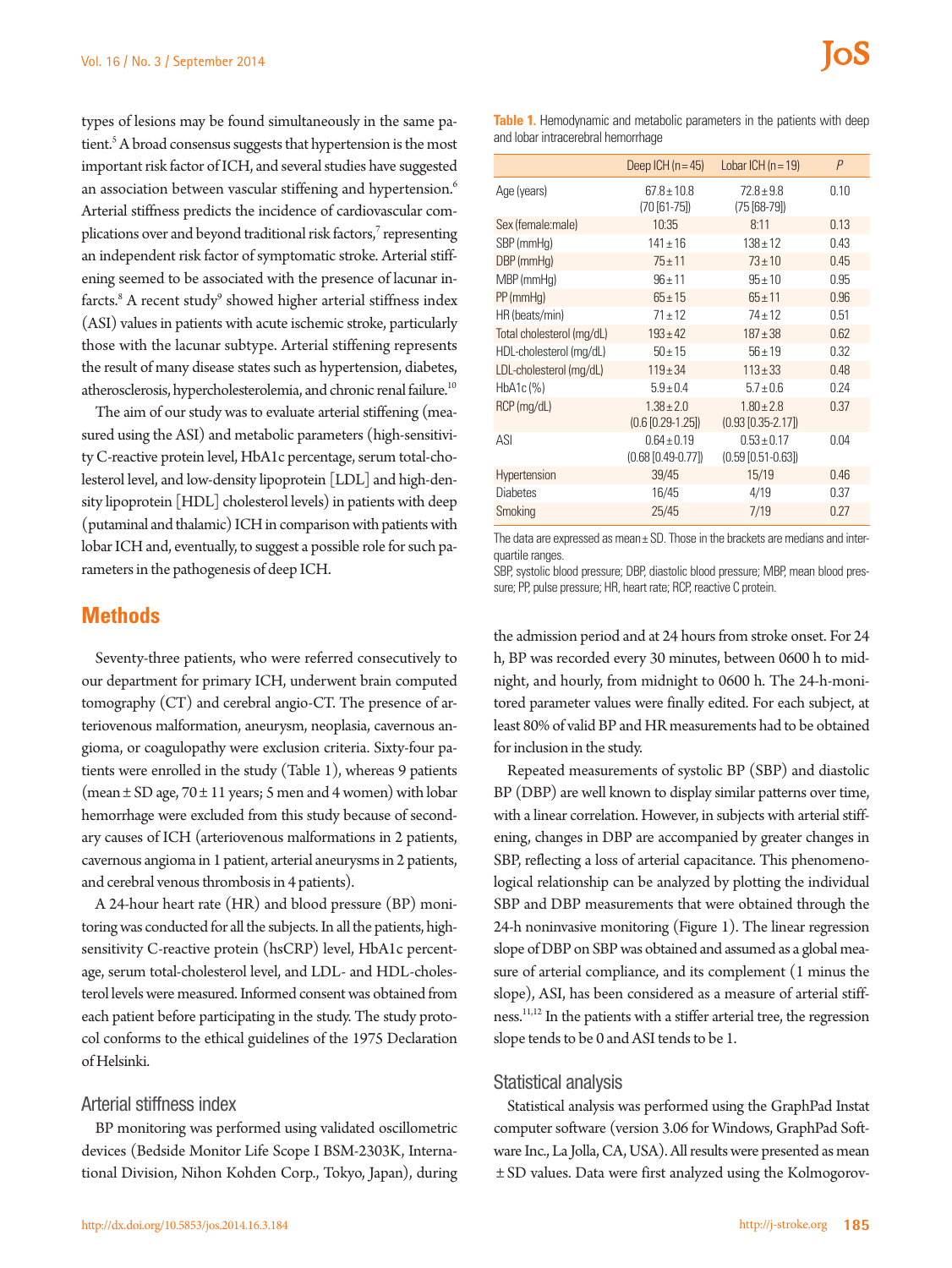## los



**Figure 1.** The linear regression slope of DBP on SBP and ASI in a patient with lobar (A) and deep cerebral hemorrhages (B). The stiffer the arterial tree, the closer the regression slope and ASI to 0 and 1, respectively.

Smirnov test for data distribution normality. Statistical analysis included comparisons of ASI, age, and hsCRP level in the patients with deep and lobar ICHs, using the nonparametric Mann-Whitney test for unpaired data. Unpaired *t* test was performed to compare cholesterol level, HbA1c percentage, SBP, DBP, mean BP (MBP), pulse pressure (PP), HR in patients with deep and lobar ICHs. Data obtained from the comparison of the numbers of hypertensive and diabetic patients in the two groups were evaluated using the Fisher exact test.

### **Results**

In our study, we enrolled 64 patients with ICH (mean  $\pm$  SD age: 69.3 ± 10.7 years; 47 men and 17 women). Deep ICH was present in 45 patients; lobar ICH, in 19 patients (Table 1). No differences were found between the patients with deep and lobar ICH with regard to age, sex, HR, PP, SBP, DBP, MBP, HbA1c percentage, and levels of hsCRP, total cholesterol, HDL, and LDL (Table 1).

Among the study patients, 84% (54/64) had a history of hypertension and 31% (20/64) had diabetes mellitus. The proportion of subjects with hypertension was similar in the deep and lobar ICH groups (39/45 vs. 15/19, respectively; *P*= 0.46, Fisher test). No differences were found regarding the proportion of patients with diabetes mellitus in the 2 groups (16/45 vs. 4/19, respectively; *P*= 0.37, Fisher test). In the patients with deep ICH, ASI was significantly higher than in the patients with lobar ICH (0.64 ± 0.19 vs. 0.53 ± 0.17, *P*= 0.04).

### **Discussion**

The main result of our study is the higher ASI values in deep hemorrhages than in lobar hemorrhages. The predominant location of ICH within the brain varies in different populations. In particular, in the United States and Europe, deep ICH is more common than lobar ICH.<sup>13</sup> According to data obtained from the literature and our study design, which included an enrollment of consecutive primary ICH patients, we observed a difference in sample size between the deep and lobar ICH groups. Furthermore, the number of patients in the lobar ICH group was reduced by an additional number of patients with a secondary cause of hemorrhage. The evidence of different patterns of these two subtypes in race-ethnically diverse population suggests the notion that ICH should no longer be treated as a single entity;<sup>13</sup> these epidemiological differences between the deep and lobar subtypes confirm our hypothesis that ICH is a heterogeneous disease, with probable different pathogenetic mechanisms.

Arterial stiffening plays a key role in the pathophysiological mechanism of the cardiovascular system, predicting the incidence of cardiovascular complications,<sup>7</sup> with a prognostic value in patients with spontaneous ICH.<sup>14</sup> A previous study showed higher ASI values in acute ischemic stroke, particularly in the lacunar subtype,<sup>9</sup> suggesting a strict association between hypertension and diabetes in the lacunar group. According to the hypothesis that a similar pathogenesis may underlie hypertensive ICH and lacunar disease, we showed in our study that ASI was higher in the deep ICH patients than in the lobar ICH patients.

Vascular stiffening develops from a complex interaction between stable and dynamic changes involving structural and cellular elements of the vessel wall. Arterial stiffness represents the result of molecular, cellular, and genetic factors, which can be a consequence of many disease states such as hypertension, diabetes, atherosclerosis, hypercholesterolemia, and chronic renal compromise.10 In our study, because of the small sample size, we could not perform a subgroup analysis according to the dif-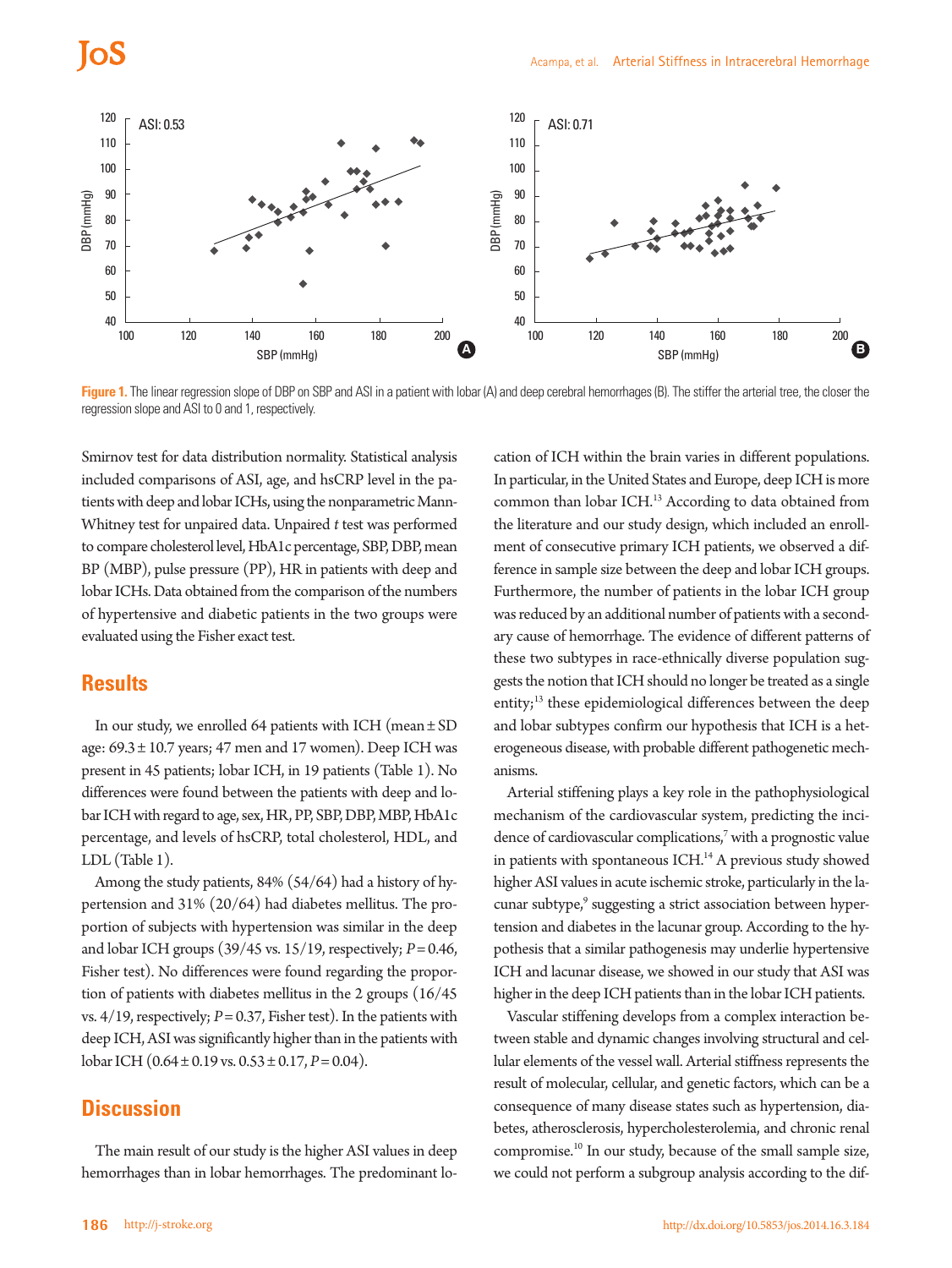ferent risk factors (hypertension, hypercholesterolemia, inflammation, and diabetes); for this reason, all other metabolic parameters and BP profiles were not significantly different between the two groups. However, the results showed higher ASI values in the deep ICH patients, suggesting a stiffer arterial tree in the patient group, regardless of the underlying risk factors.

Elasticity of the great vessels is an important function of the vascular system. Owing to this property, large changes in BP and blood flow that result from intermittent ventricular ejection are integrated into a more steady flow within peripheral tissues.<sup>15</sup> The aortic wall, which contains a high proportion of elastin fibers, permits a significant distension during systole; whereas during diastole, blood is pushed forward through the arterial tree due to elastic recoil, ensuring blood flow in one direction and its stabilization in peripheral tissues. The more-distal muscular arteries differ from the aorta in that they have a higher proportion of collagen fibers, making them less distensible. The net result is a progressive reduction of pulsatility through the arterial tree to the level of the microcirculation of high-flow cerebral and renal vascular beds. This minimizes the barotrauma that would result from exposure to peak systolic pressures.

As blood vessels become stiffer, the pulse wave is transmitted more rapidly and returns to the heart during left ventricular contraction, resulting in a greater augmentation of the central aortic systolic pressure. Stiffened arteries require a greater amount of force to expand and take up the blood ejected from the heart. This increased force requirement is provided by the heart, which must contract more forcefully to accommodate the arteries. The vasculature of the brain is exposed to greater pressure fluctuations that are linked to an increased risk of stroke. In fact, most of the bleeding in deep ICH occurs at or near the bifurcation of small penetrating arteries that originate from basilar arteries or the anterior, middle, or posterior cerebral arteries. Small artery branches often have multiple sites of rupture; some are associated with layers of platelet and fibrin aggregates. These lesions are characterized by breakage of elastic lamina, atrophy and smooth muscle fragmentation, dissections, and granular or vesicular cellular degeneration. Fibrinoid necrosis of the subendothelium with subsequent focal dilatations (micro aneurysms) leads to vessel rupture in a small proportion of patients.

Finally, stiffened arteries, which require a greater amount of force to expand, expose the vasculature of the brain to greater pressure fluctuations that are linked to an increased risk of hemorrhage and stroke. The hypothesis that arterial stiffness may play a key role in the pathophysiological mechanism of deep cerebral hemorrhage is suggested also by a study that indicated an association between arterial stiffening and the presence of microbleeds.<sup>16</sup> Furthermore, a recent study<sup>17</sup> showed that arterial

stiffening was independently associated with nonlobar cerebral microbleeds, but not with lobar cerebral microbleeds, confirming a different pathogenesis in the two groups.

Moreover, a previous study suggested that arterial stiffening in patients with spontaneous ICH was a predictor of mortality at 6 months.<sup>14</sup> In this view, drug treatment could prevent deep hemorrhagic stroke through a reduction in arterial stiffness in parallel with the correction of cardiovascular risk factors such as hypertension, dyslipidemia, diabetes mellitus, and smoking, which are all associated with arterial stiffening.<sup>18</sup> Promising therapeutic strategies to reduce arterial stiffness include taking advantage of the non-lipid-lowering effects of statins and directly targeting the molecular events that lead to arterial stiffening, such as formation of advanced glycation end products.

In fact, patients with hypercholesterolemia are well known to have stiffer blood vessels than control subjects, despite similar BPs and mechanisms linking arterial stiffening to plasma lipids, including atherosclerosis, changes in the elastic elements of the arterial wall, and endothelial dysfunction.<sup>19</sup> Statins and other cholesterol-reducing agents have been shown to have beneficial effects on wave reflection and aortic stiffening in several patient groups.20,21 Furthermore, the important role of inflammation has become apparent in the stiffening of large arteries, possibly via changes in the composition of the arterial wall due to inflammatory cell infiltration or via endothelial dysfunction. Recent studies in healthy individuals and in patients with isolated systolic hypertension indicated an association between arterial stiffening and serum CRP levels,<sup>22</sup> suggesting the inflammation as a potential target for reduced arterial stiffness. In diabetes, advanced glycation end products accumulate in extracellular matrix proteins such as collagen and contribute to vessel stiffening.<sup>23,24</sup> Prevention of glycation reactions may be a target for reducing the deterioration of vascular elastic properties.

One of the limitations of the present study is the relatively small number of patients. A larger number of patients is necessary to generalize the results of this study. In addition, the sample size of the patient group with lobar hemorrhage was smaller than that of the patient group with deep hemorrhage. The lower incidence of lobar hemorrhage in the patients who referred consecutively to our department for ICH explains this difference in sample size between the two groups.

### **Conclusion**

This study suggests that, in deep ICH, arterial stiffness represents a possible pathogenetic factor able to modify arterial wall properties so contributing to vascular rupture in response to acute blood pressure elevation: therapeutic strategies that re-